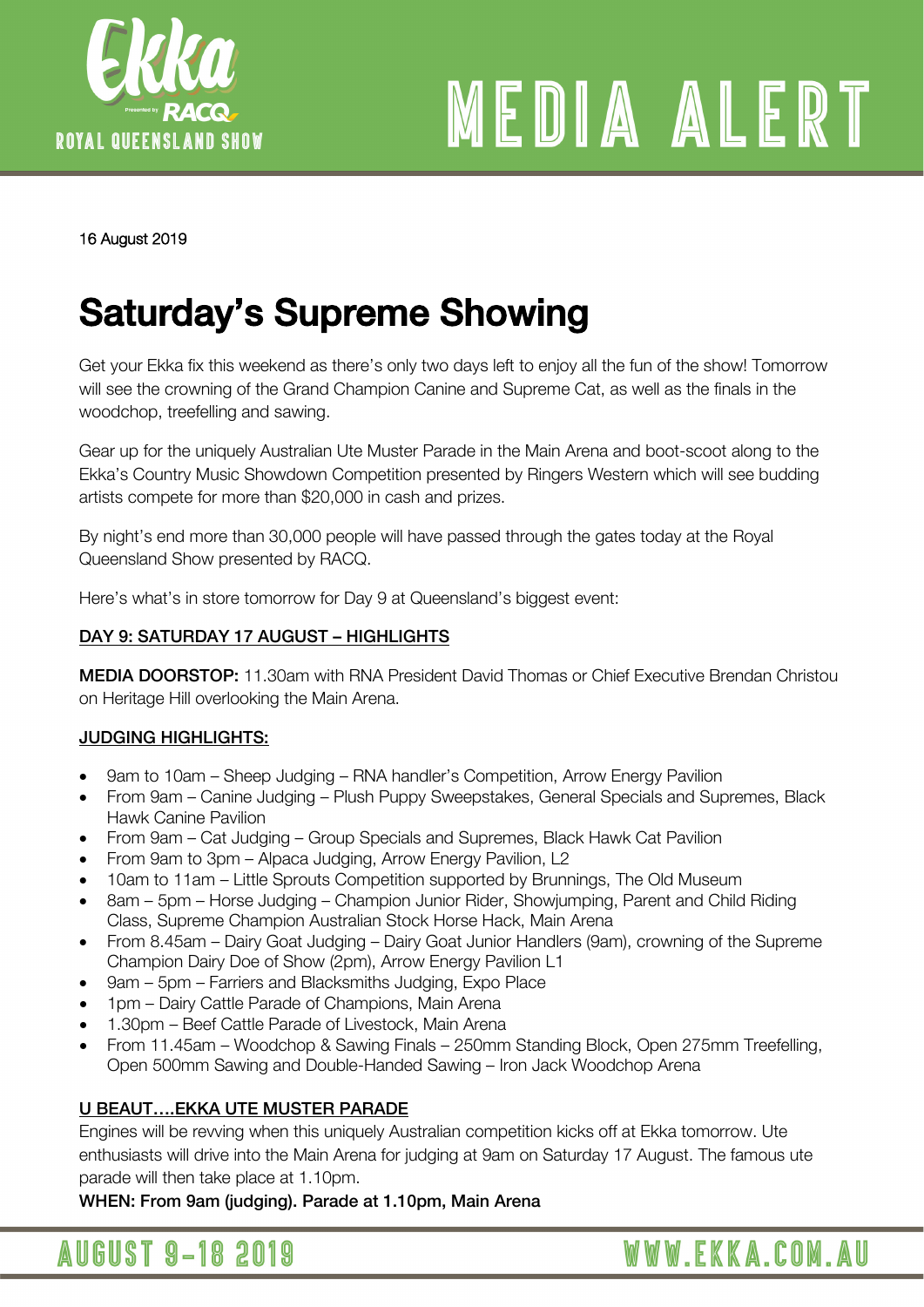

# MEDIA ALERT

#### BRISBANE PINBALL MASTERS

More than 150 players from around the word will compete in the 5th Brisbane Pinball Masters presented by Hutchinson Builders and Australian Machine Distributors (AMD) - one of the biggest pinball events in the southern hemisphere. The event has been included in the Stern Pro Pinball Circuit for the very first time, putting it in the top 20 most prestigious pinball events on the planet. Players will compete in seven rounds of four player matchplay groups on the Saturday, with the top 72 players returning on the Sunday to compete in A,B,C or D grade finals.

WHEN: From 10am, Sat 17 & Sun 18 August, Ekka Pinball Arcade, XXXX Stockmen's Bar & Grill

#### EKKA'S COUNTRY MUSIC SHOWDOWN COMPETITION

The Royal Queensland Show's Country Music Showdown Competition presented by Ringers Western will see talented musicians battle it out for a share in the richest prize pool in the competition's six year history. More than \$20,000 worth of prizes is on offer this year - more than double last year's prize pool. For the very first time, the top prize of an Ekka scholarship to the Tamworth Academy of Country Music 2020 for the Junior Category (12 to 17 years) winner has also now been extended to the Open category (18 years and older) standout. Musicians aged 12 years and over will compete in the competition, performing two songs on stage at the XXXX Stockmen's Bar and Grill, backed by Brisbane based live band Southwest. The competition will be hosted by Queensland country music star Brooke Schubert. WHEN: From 10.30am to 6pm, XXXX Stockmen's Bar & Grill

#### PAW-FECT PUPPIES ON SHOW

Dog lovers rejoice…puppies will take centre stage tomorrow – from Baby Puppies to Junior and Veteran Puppies. Other highlights include the new Champion Junior Handler title and the crowning of the

#### Champion of Show from 2pm.

WHEN: From 9am Black Hawk Canine Pavilion

#### TOP CAT ANNOUNCED

A cavalcade of the cutest cats will continue at Ekka tomorrow. Highlights include the announcement of the Supreme All Breeds Cat of Show) at 12.30pm.

#### WHEN: 12pm – 5pm, Black Hawk Cat Pavilion

#### EGGS-CELLENT EGGS FLOCK TO THE EKKA

The Hy-line Brown School Egg Laying Competition is one worth chirping about. Fifteen schools from across Queensland and northern New South Wales were given six young hens earlier in the year, which they've been raising and will have laying in time for Ekka. The schools will be judged on their three best birds, the eggs collected and a project outlining how they reared the hens. Judging will take place tomorrow at 10am, with teachers and students from each school present.

#### WHEN: 10am, Arrow Energy Pavilion, ground floor

#### HOME AND AWAY STARS

Making Ekka their home tomorrow will be the stars of Channel 7's popular show Home and Away, Sophie Dillman and Patrick O'Connor. They will take in some Ekka attractions and will meet their fans at 7 Live Studios.

**AUGUST 9-18 2019** 

## WWW.EKKA.COM.AU